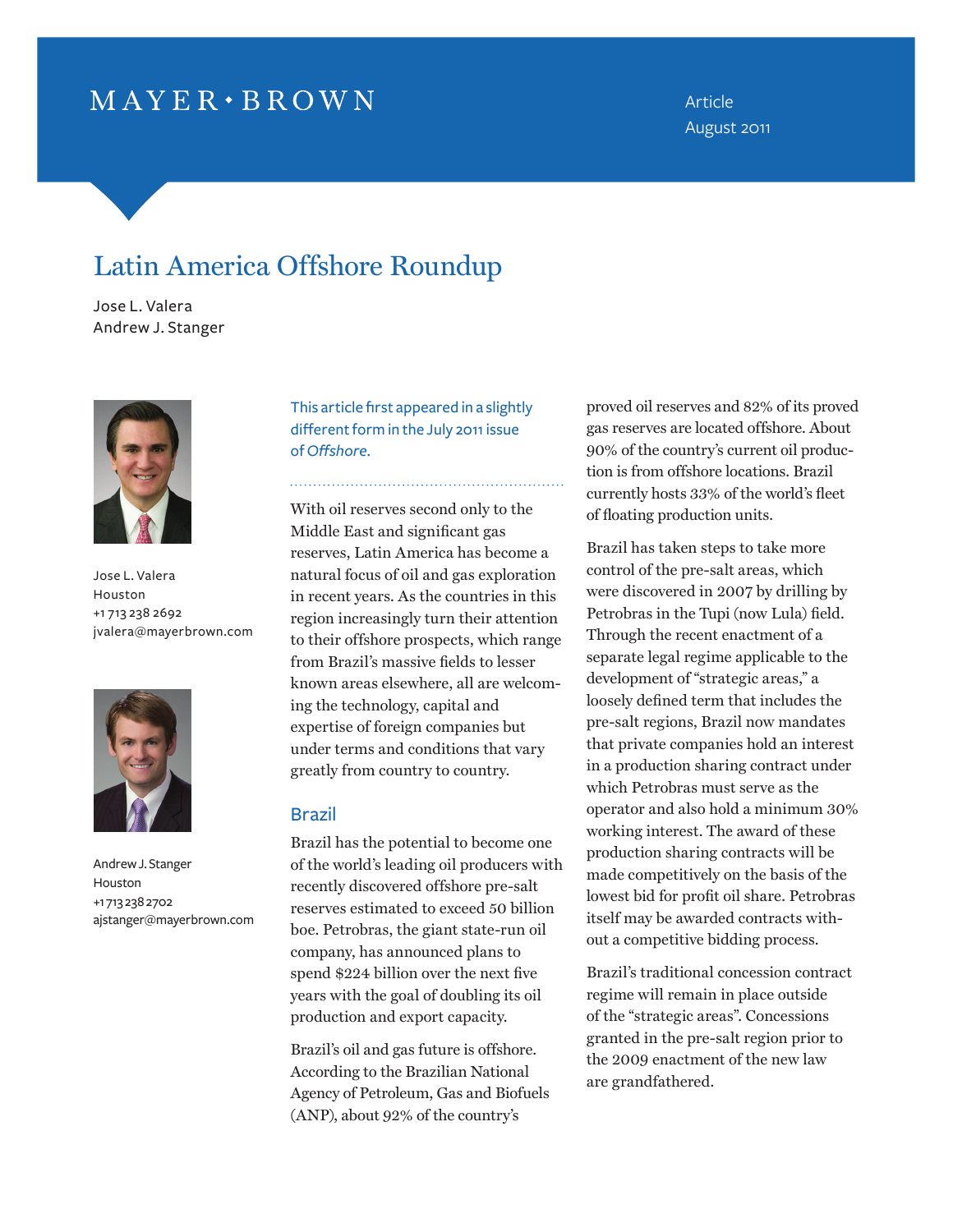Brazil has recently announced its 11th bid round, which covers 174 blocks (87 of which offshore) along the equatorial coast outside of the pre-salt region. As such, the areas will be subject to the concession contracts. The bid process is to commence in September and conclude in December.

Under the concession contracts the contractor pays a signature bonus, a royalty at a rate of 5-10%, and various taxes, which payments combined allow an operator to keep 25-30% of gross revenues. These contracts generally impose a schedule of minimum work obligations with an exploration phase lasting 3-7 years.

Concession contracts for the 11th Round will likely require financial guarantees and will permit termination of the contract for failure to comply with the minimum exploratory program. Although payment of one percent of gross revenues from a field as a special participation has long been a part of these contracts, the ANP has indicated that under the concessions to be awarded half of this amount must be invested in previously approved projects in Brazilian accredited universities and institutes.

No bid rounds have been announced yet for the award of the production sharing contracts in the pre-salt region. The government is reportedly still working on the model form PSC.

### Mexico

Awash for decades in easily-accessible oil, Mexico's treasury is grappling with declining oil production, particularly at the massive offshore Cantarell field, which now produces only a quarter of what it did in 2004. Many expect that Mexico's oil future lies in the deep waters of the Gulf of Mexico, where the expense and complexity of drilling operations has limited the ability of state-owned monopoly Pemex to expand its operations there.

Mexico has historically shunned international E&P companies, but now in an effort to draw more foreign technology and know-how, it has sought to create a more friendly contract regime. However, this effort has been beset with political challenges and, even the

watered-down reform that was passed in 2008, was subject to protracted legal challenges. The ultimate result was a law permitting Pemex to enter into E&P contracts under which it would reimburse costs and pay a fixed fee in cash per barrel of delivered production. Incentive-based bonuses in cash may also be paid under certain specified circumstances. The law in Mexico does not allow for ownership in Mexico of locally produced oil, nor compensation on the basis of the value of production. This precludes all forms of production sharing arrangements and compensation in kind.

After delays due to legal challenges to implementing regulations, Mexico has been cautious in rolling out the new contracts. The first tender was announced last March, and it covers only three aging onshore fields in need of enhanced recovery methods. For those blocks, the contractor will be paid only a per-barrel fee, supplemented by a partial recovery of costs. No incentives are being offered. The Calderon administration remains optimistic that these contracts will successfully lure foreign companies and has announced plans to use them in other bidding rounds scheduled for next year.

The true test will come when Mexico seeks bids for the deep-water areas on which much of its energy future depends. Pemex officials have said that they plan to announce the first tender for offshore blocks in the first half of 2012 and expect to use incentive-based contracts. It remains to be seen how the E&P offshore industry will respond to contracts with very limited upside to compensate for exploration risk.

### Venezuela

Venezuela's proved oil and gas reserves dwarf those of other Latin American countries. Although the Chavez administration is widely regarded as being unpredictable and less than friendly to foreign companies, several international oil companies have invested heavily in the country and taken the long view.

In Venezuela, separate rules apply to oil contracts and gas contracts. With large, well-developed crude oil reserves, Venezuela is generally more exacting in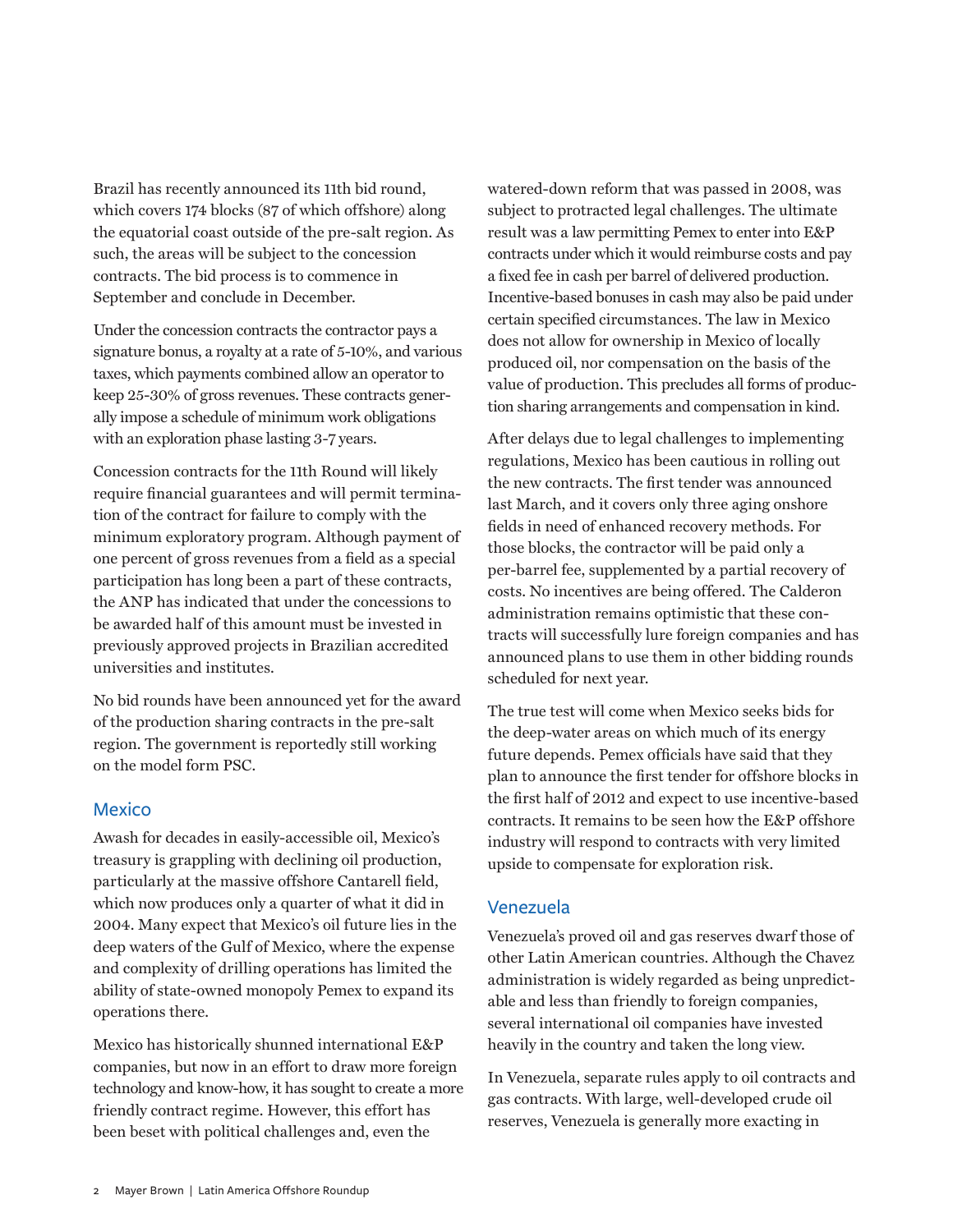granting oil contracts. All oil projects must be carried out by a joint venture company majority-owned by Petroleos de Venezuela S.A. (PdVSA), the state-owned oil company. Historically, Venezuela affords little stability, with tax and royalty rates liable to jump and the threat of nationalization looming when a licensee does not accept changes to its contract.

In contrast to Venezuela's oil reserves, non-associated gas fields are severely underdeveloped and found largely offshore, which facts combine to give foreign oil companies more leverage. The law relating to the development of non-associated natural gas is intended to provide more favorable terms to private companies. The government has reduced royalty and income tax rates on non-associated natural gas projects and allows private companies to own all of the interests in projects. However, PdVSA reserves the right to take over up to a 35% carried working interest.

While non-associated gas projects appear to offer some promise, there are distinct disadvantages to operating in Venezuela, in that PdVSA would constitute the only outlet for offshore gas production. As for exports, the government has advanced plans to build an LNG facility for which offshore producers would serve as dedicated feed gas suppliers. Plans for pipeline gas exports through Colombia have missed several target dates. Same plans through Brazil have been shelved. As for the domestic market, natural gas is heavily subsidized and available prices may not compensate for production costs and risks.

### Argentina

Argentina's onshore oil and gas fields have declined rapidly over the last few years, causing the country to assess its offshore potential. Argentina is a newcomer to deep water drilling. When the state-owned energy company, ENARSA, and YPF, the largest producer in the country, announced plans to drill exploration wells off of the coast of Buenos Aires province in 2010, it was the first major new offshore exploration project for the country in more than 30 years. Argentina has announced that it will be licensing 31 offshore blocks

this year in the hopes that they will result in discoveries similar to Brazil's.

Jurisdiction over the country's oil and gas resources has shifted to the provinces, although offshore areas beyond 12 nautical miles from the coast are subject to federal jurisdiction and, unless an exploration permit was previously granted to a private holder, all permits in the area are held by ENARSA. Private companies must associate with ENARSA in order to carry out E&P operations in federal waters.

Argentina grants exploration licenses (with the acreage diminishing at intervals), which may be followed by a production concession lasting 25 years. A royalty rate of 12% paid in cash (or in kind, if requested by the government entity) is typical, but depends on the location of the reserves, and may be reduced to as low as 5% under some circumstances. In order to encourage development of crude oil reserves, Argentina adopted the "Oil Plus" plan in 2008, which provides export duty credits to companies who increase their production and reserves by a certain threshold. In turn, the "Gas Plus" plan offers to exempt production from certain new discoveries from local price controls.

#### Colombia

Colombia has devoted considerable effort to increasing oil and gas exploration and production by attracting foreign participation and the results are impressive. The country is on target to achieve in the short term its goal of one million boe/d of production. E&P contracts are granted by a state licensing agency (ANH) pursuant to a competitive bidding process and there is no requirement for an association with a state-owned company. The fiscal regime consists of royalty and income tax. State-controlled Ecopetrol competes on an equal footing with private companies in bid rounds.

The government has recently finished signing contracts after the 2010 bid round. This last bid round included the most offshore blocks of any bid round.